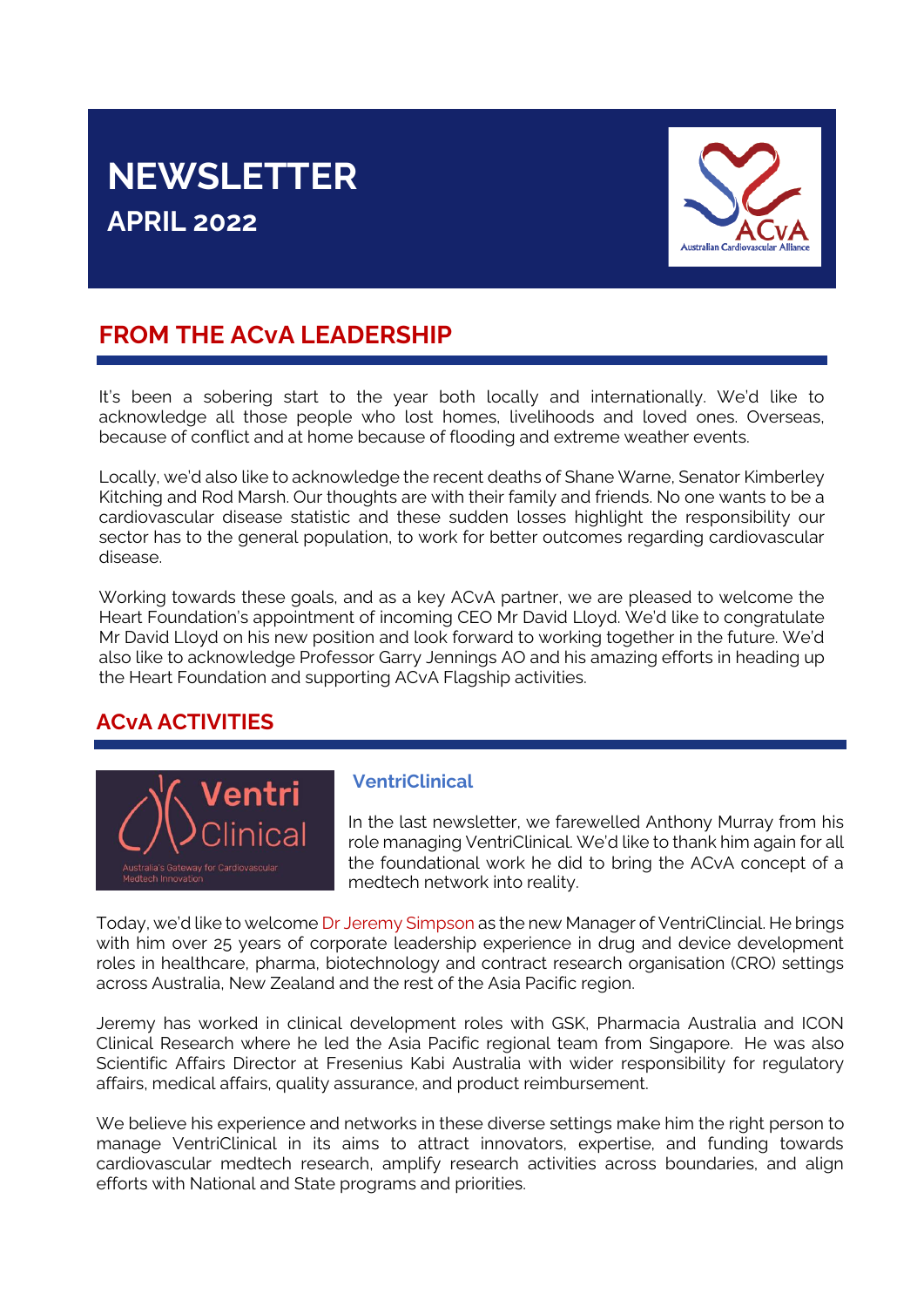VentriClinical is now made up of almost 50 Australian service providers, clinicians and engineers who contribute to successful medical device trials for cardiovascular technology innovations. Jeremy's immediate plans include national consultations on the business plan that has been developed for VentriClinical. He'll also be deepening our engagement with start-ups and SMEs and would love to connect with you, too.

You can contact him at [jeremy@ventriclinical.org,](mailto:jeremy@ventriclinical.org) 0400 410 974 or [Jeremy Simpson](https://au.linkedin.com/in/jeremysimpson).

#### **Roundtable & upcoming debrief**





We held our Joint National Implementation & Policy Roundtable on March 10 with the Cardiac Society of Australia and New Zealand and the National Heart Foundation of Australia.

With over 60 participants from government, peak bodies, and individuals spanning clinicians, researchers, primary care, allied health, pharmacists, nurses, consumers and industry, it was a

chance to collectively inform a national CV Implementation & Policy agenda and action plan.

On **Friday 13th May from 2 – 3.30pm** we'll be holding a Roundtable Debrief with a draft Roundtable Report and a Q&A session. Virtual registration details will be available soon. So please hold this date.

#### **Membership renewal**



It's that time of year again! Memberships will lapse at the end of June and you have until then to renew.

As an ACvA member, we know you believe in the vital role that cardiovascular research plays in better outcomes for cardiovascular disease and that collaboration and collective efforts are essential to shift the dial on cardiovascular disease and stroke. If you know any peers, networks or organisations who are also passionate about collaborating to make a difference and who would like to join us, please share.

You can renew as an [individual,](https://ozheart.org/membership/individual-membership/) [institution](https://ozheart.org/membership/institutional-membership/) or [industry.](https://ozheart.org/membership/industry-membership/) If you are a not-for-profit or SME and think your circumstances don't match these categories, please email acva[@ozheart.org,](mailto:admin@ozheart.org) as the ACvA Board has recently created a process for small organisations.

### **Strategy Day**



Our annual Strategy Day is a chance to collaborate, connect and rearticulate our plans and programs. You are an integral part of this process.

We welcome all interested members to join us for this hybrid event **June 9, 2022**. Sessions include ACvA strategic initiatives, funding strategies, EMCR initiatives and a Q & A session.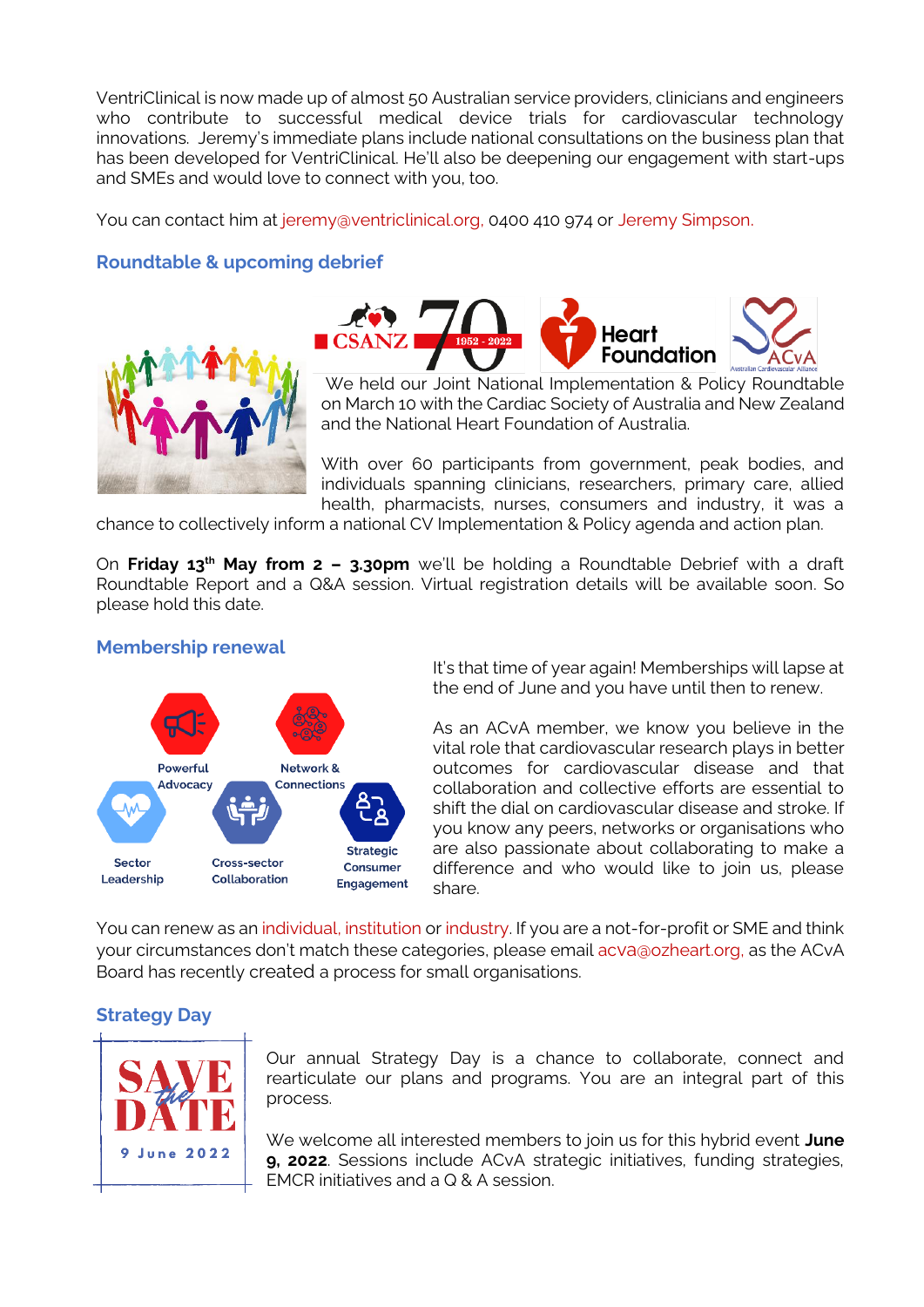We have a limited number of face-to-face opportunities available, with the meeting being held in Melbourne. A virtual option will also be available and a detailed schedule and Zoom registration will be available closer to the date.

#### **Emerging Leaders Committee**



Our Emerging Leaders Committee (ELC) will once again be offering their **CV Champions Program**. It's an EMCR leadership development opportunity which has been expanded to focus on strategic thinking, building your network, stakeholder engagement and creating impactdriven research.

There are places for up to 50 EMCRS on the 18-month program. Before applications open in June, we'll be

holding an online workshop at 11am AEST, 23<sup>rd</sup> May for interested members to have input into the shaping of the program. If you'd like to contribute, EMCRs can complete an EOI [here.](https://www.surveymonkey.com/r/RWYVVTD)

A series of **podcasts** will also run that align with the CV Champions Program. You'll hear stories and experiences from across the CV research sector including guidance for EMCRs through better mentoring, grant writing tips as well as key findings and technologies from the latest CV research.

We've been busy finalising a mentorship application to expand our mentor base as well as a survey to evaluate our **Mentoring Program,** and we plan to re-launch the program later in 2022**.**

An **EMCR Summit** is being planned for the afternoon of **8 th June**, the day before the ACvA Strategy Day. This will be a chance to consider how EMCRs can engage throughout the ACvA and discuss key priority areas and implementation of strategies to enhance the Australian CV EMCR culture. This will be a hybrid event with limited in-person attendance in Melbourne. More details to follow.

#### **Whole-of-Sector Brainstorming Session**









Prof Kim Greaves

**Transforming Primary and Secondary Prevention for Cardiovascular Disease Brainstorming Session** 



Prof Lee Nedkoff



Mr Matthew Whitty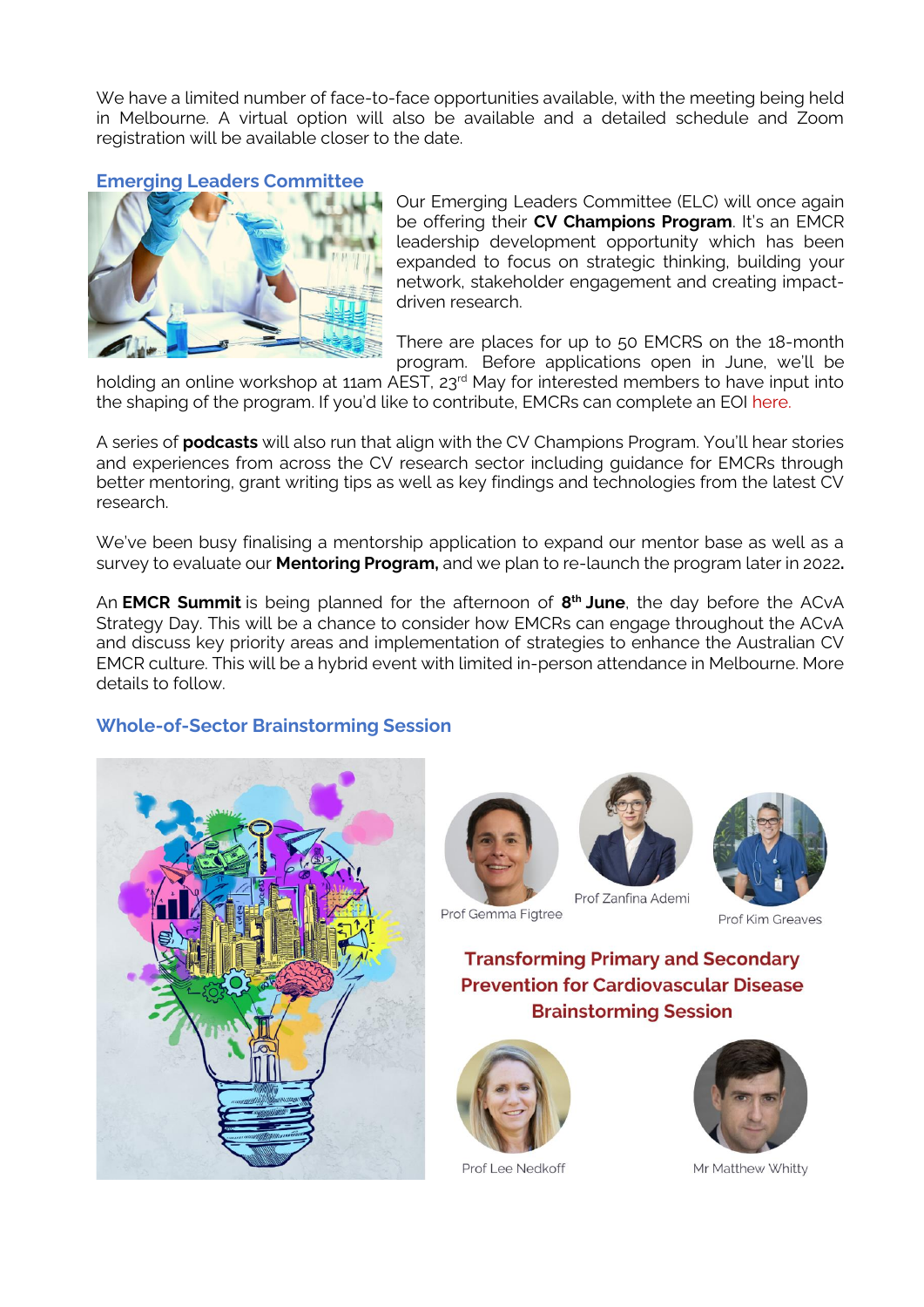Just yesterday, the ACvA facilitated *A whole-of-sector approach to transforming primary and secondary prevention for cardiovascular disease (CVD),* an international brainstorming session regarding new approaches to the prevention of CVD.

It was intended as a preliminary discussion to explore models that can position Australia as a pioneer for best strategies and therapies in CVD prevention.

Stakeholders from pharma, medtech, clinicians, The Heart Foundation and Government discussed:

- a. balancing new approaches with current best practice in implementing existing therapies and evidence
- b. the need for national harmonised quality indicators on primary prevention in Australia
- c. mapping existing programs of work in Australia
- d. the opportunities for national registry and embedded clinical trials in Australia
- e. integrating the patient voice
- f. health economics and value from rapid access
- g. barriers and implementation priorities
- h. exploring industry involvement/partnerships
- i. leveraging opportunities

### **NEWS IN THE SECTOR**



**Research Network** 

#### **New South Wales Cardiovascular Research Network**

NSW CVRN continues its monthly **Rising Stars Seminar Series** which give EMCRs the opportunity to participate as an invited speaker at a cross-disciplinary and cross-institutional event. The series is delivered, facilitated, and hosted by EMCRs.

The next seminar on 2 May is *Heart Disease - at the start and end of life* with Dr Julee McDonagh and Dr Kavitha Muthiah. Further deatils

and registration can be found **[here](https://heartfoundation-au.zoom.us/meeting/register/tJAlcuCsqjspEtGauBwxknR9YEY00zCaK2vp)**.

In June NSWCVRN will hold *Working Collaboratively,* an EMCR Masterclass bringing together Senior CVD researchers to discuss how to build successful teams and EMCRs to discuss how to start a collaboration. This is a hybrid event and the date is TBC.



#### **Western Australia Cardiovascular Research Alliance**

WACRA has partnered with the Perron Institute for pre submission grant reviews which are being utilised for MRFF, Heart Foundation and NHMRC grant submissions

They are also presenting a [Grant Writing Workshop](https://ozheart.org/wp-content/uploads/2022/04/WACRA-Workshop-flyer-draft_final.pdf) on May 13 on how to be successful in obtaining an MRFF grant, how to use metrics and how to include a Consumer Advocate.

WACRA continues the important job of advocacy to government through recent media pieces in *The West Australian* and *Medical Forum*. Following the deaths of high-profile Australians, they highlighted the importance of heart health checks and the importance of understanding risks in women following International Women's Day.



Queensland **Cardiovascular** 

#### **Queensland Cardiovascular Research Network**

QCVRN have launched the **graphic support scheme** and **Research Network grant writing support scheme**, for 2022. Both schemes support the capacity of cardiovascular research in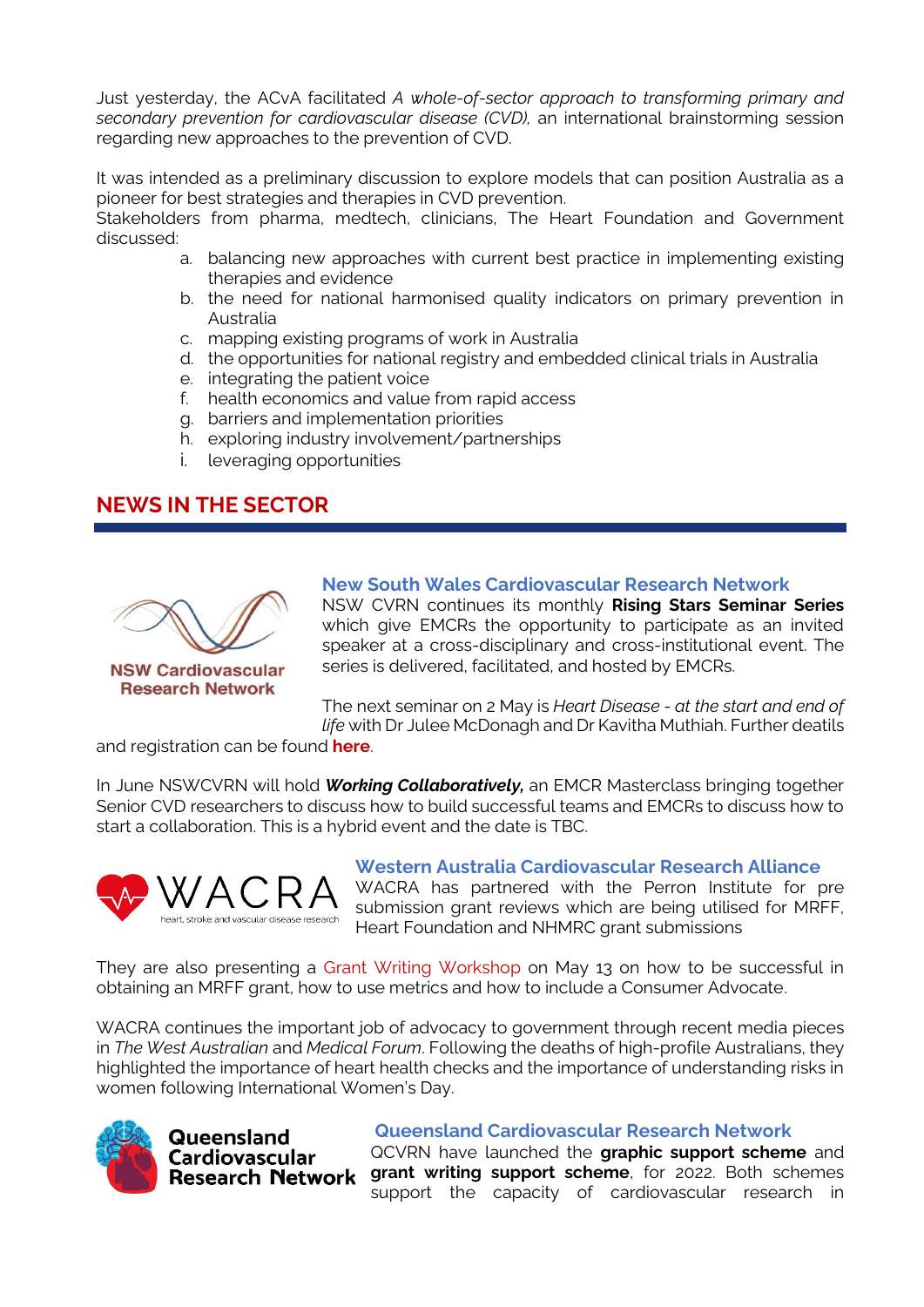Queensland and currently offer EMCRs, along with established scientists across affiliated institutions an opportunity to enhance their research communication.

Mark your calendars for **11-14 August 2022** when the **QCVRN Symposium** is being held in conjunction with the CSANZ on the Gold Coast. Programming and events to come.

QCVRN are excited to share that this year they're offering a **PhD top up scholarship scheme** involving a \$5,000 competitive stipend scholarship. QCVRN are currently welcoming applicants for this opportunity, **applications close 27th May 2022.** 

For more information visit [QCVRN](https://qcvrn.org/) or email gcvrn@qcvrn.org



**The Menzies Institute for Medical Research, Tasmania** The University of Tasmania's Menzies Institute for Medical research has a new Associate in our own Executive Director, Kerry Doyle. They've welcomed her, during a 6-month stay

in Hobart, with an on-site office and the joy of in-person company.



#### **The Baker Heart & Diabetes Institute, Victoria**

The Baker Heart and Diabetes Institute has opened a ne[w Inflammation and](https://baker.edu.au/research/laboratories/inflammation-cardiovascular-disease)  [Cardiovascular Disease lab](https://baker.edu.au/research/laboratories/inflammation-cardiovascular-disease) headed up by [Dr Tin Kyaw.](https://baker.edu.au/research/staff/tin-kyaw)

The lab is investigating novel ways to prevent secondary heart attacks. It will build understanding of how immune cells play a role in aggravating atherosclerosis to cause a heart attack, who is most at risk of developing a secondary heart attack due to this immune response, and better treatment options for these patients.

#### **Monash Victorian Heart Institute, Victoria**



A clinical trial led by Monash University's Victorian Heart Institute has recently found a novel new therapy which reduces harmful plaque in arteries and changes its composition, so it is less likely to rupture and cause a heart attack.

Congratulations to the [HUYGENS study](https://www.monash.edu/news/articles/game-changing-new-therapy-to-lower-cholesterol-and-stabilise-plaques-associated-with-heart-attack) clinical lead and past ACvA Director, Professor Steven Nicholls and his team.

### **UPCOMING EVENTS & TRAINING**



[International Clinical Cardiovascular Genetics](https://www.iccgconference.com/)  [Conference](https://www.iccgconference.com/) / Brisbane /11-13 May

[2022 ARCS Annual Conference](https://arcs.eventsair.com/2022-arcs-annual-conference/contact-us) / Sydney / 23 -25 May

[AusMedtech 2022](https://www.ausmedtech.com.au/) / Melbourne / 24 – 26 May

[NSW Health Therapeutics & Pharmaceuticals](https://www.cicadainnovations.com/nsw-health-ctp-therapeutics-specialisation)  [Specialisation](https://www.cicadainnovations.com/nsw-health-ctp-therapeutics-specialisation) Course / Sydney & online / 25 – 27 May

[MTP Connect's REDI Training Development Programs](https://www.mtpconnect.org.au/images/MTPConnect%20REDI%20Training%20Development%20Programs%20-%20Brochure.pdf) / various locations around Australia & online / multiple dates

[Medical Device Partnering Program \(MDPP\)](https://mdpp.org.au/) / Adelaide / ongoing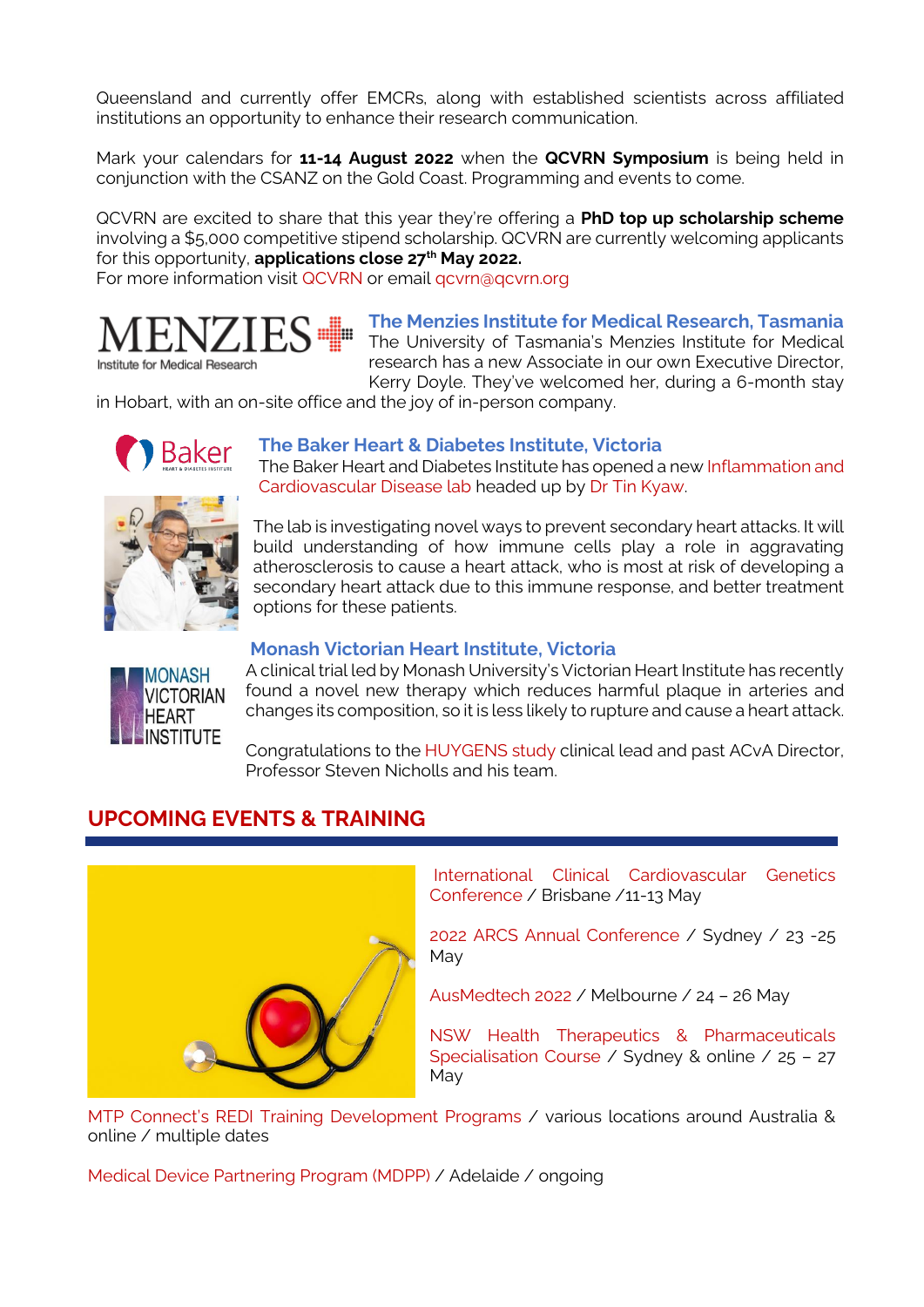#### [Cicada Innovations Partnering](https://www.cicadainnovations.com/partnering-with-cicada-innovations) / Sydney & online / ongoing

[MTP Connect's REDI Training Development Programs](https://www.mtpconnect.org.au/images/MTPConnect%20REDI%20Training%20Development%20Programs%20-%20Brochure.pdf) / various locations around Australia + online / multiple dates

[AusBiotech 2022](https://www.ausbiotech.org/events/event/AusBiotech2022) / Perth / 24 – 28 October



If you or your organisation have events, training or opportunities that are relevant to ACvA members which you'd like us to promote in this newsletter, email [nina.cullen@ozheart.org](mailto:nina.cullen@ozheart.org) 

### **GRANTS & OPPORTUNITIES**



#### [Ideas Grants 2022](https://www.nhmrc.gov.au/funding/find-funding/ideas-grants)

**NHMRC / Australia / 6 April (minimum data)** Ideas Grants support innovative research projects addressing a specific question(s).

#### [Postdoctoral Research Fellow](https://usyd.wd3.myworkdayjobs.com/USYD_EXTERNAL_CAREER_SITE/job/Camperdown-Campus/Postdoctoral-Research-Fellow_0091779-1)

**Charles Perkins Centre & Northern Clinical School / 1 May**

The Charles Perkins Centre and Northern Clinical School have an exciting opportunity available for

two experienced researchers to join the Sleep Research Group to work closely with the study team on an NHMRC investigator grant investigating the links between sleep disordered breathing and cardiovascular diseases.

#### [Heart Foundation Research Funding Programs](https://www.heartfoundation.org.au/research/research-funding-available)

#### **Heart Foundation / Australia / May to July**

The NHFA has funding programs open in the following areas

- [Vanguard grants](https://www.heartfoundation.org.au/research/Vanguard-Grants) / 6 May
- [PhD Scholarship](https://www.heartfoundation.org.au/research/PhD-Scholarship) / 6 May
- [Aboriginal and Torres Strait Islander award](https://www.heartfoundation.org.au/research/Aboriginal-and-Torres-Strait-Islander-Award) /17 June
- [Collaboration and Exchange award](https://www.heartfoundation.org.au/research/Collaboration-Exchange-Award) / 22 July
- [Strategic Grants](https://www.heartfoundation.org.au/Research/Strategic-Grants)

#### [Dr John Dixon Hughes Medal](https://nfmri.org.au/research-and-innovation/dr-john-dixon-hughes-medal/)

#### **National Foundation for Medical Research and Innovation / Australia / 20 May**

This award is for a researcher under the age of 45 for outstanding contribution towards the development and advancement of a biomedical innovation related to the nature, prevention, diagnosis, treatment and incidence of disease and other health problems that have a significant impact on the health of humans.

#### [2022 Symposia Proposals](https://www.asceptasm.com/symposium/)

#### **APSA-ASCEPT / 30 May**

Applications are now open for symposia proposals to be presented at the APSA-ASCEPT 2022 Joint Conference to be held from Tuesday 29 November — Friday 2 December 2022 in Perth. The theme of the conference is *Local and global partnerships to drive innovation and impact.*

#### [Development Grants](https://t.e2ma.net/click/hvs9le/hj7k3yl/t0wtcm)

#### **NHMRC / Australia / 15 June**

The Development Grant scheme provides financial support to individual researchers and/or research teams to undertake health and medical research within Australia at the proof-of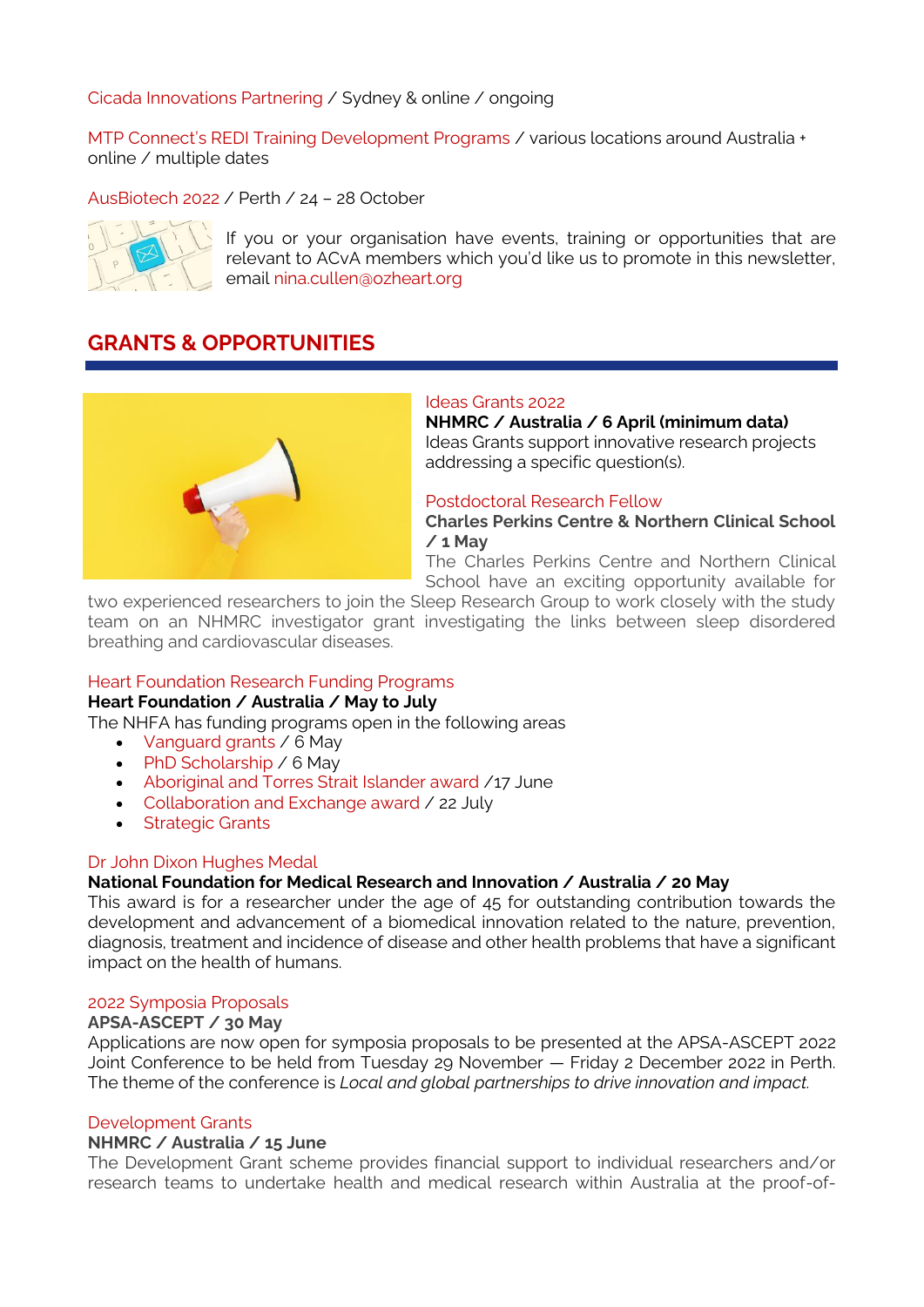concept stage that specifically drives towards a commercial outcome within a foreseeable timeframe.

#### [MRFF Preventive and Public Health Research initiative -](https://www.grants.gov.au/Go/Show?GoUuid=00ba3a66-86cd-4b6d-b880-3f00cb9e5152&keyword=GO5353) 2021 Consumer-Led Research Grant **[Opportunity](https://www.grants.gov.au/Go/Show?GoUuid=00ba3a66-86cd-4b6d-b880-3f00cb9e5152&keyword=GO5353)**

#### **NHMRC / Australia / 29 June (minimum data) / 13 July (closes)**

The objectives of this grant opportunity are:

- **Stream 1:** projects that develop and/or test the implementation of interventions for improving:
	- health self-efficacy for consumers with long term diseases and conditions, and/or
	- health self-efficacy for priority populations
- **Stream 2:** projects that use citizen science methodologies where citizens and scientists use web-based platforms and digital tools to co-create health knowledge that has practical implications for improving health outcomes and/or improving consumer experiences of health care, whilst increasing consumer understanding of, and consumer involvement in, research**.**

#### MRFF – [2021 Early to Mid-Career Researchers Grant Opportunity](https://www.nhmrc.gov.au/funding/find-funding/mrff-2021-early-mid-career-researchers-grant)

#### **NHMRC / Australia / 29 June / 13 July (closes)**

The 2021 EMCR Grant Opportunity aims to enable or support emerging research leaders to make breakthrough discoveries, develop their skills, and progress their careers in Australia; and address intractable health issues and/or accelerate research translation with the potential to transform health care and/or health systems.

#### Special Issue submissions - *[Electrophysiology and Arrhythmia Management around the Globe:](https://www.journals.elsevier.com/heart-rhythm-o2/call-for-papers/electrophysiology-and-arrhythmia-management-around-the-globe-challenges-and-opportunities)  [Challenges and Opportunities](https://www.journals.elsevier.com/heart-rhythm-o2/call-for-papers/electrophysiology-and-arrhythmia-management-around-the-globe-challenges-and-opportunities)*

#### **Heart Rhythm O<sup>2</sup> / 30 June**

This special issue of Heart Rhythm O<sup>2</sup> will feature original research and topical reviews representing the practice of electrophysiology (EP) and arrhythmia care around the world, with an emphasis on: EP work being done in the developing world and amongst disadvantaged populations; raising awareness of the challenges faced by physicians and researchers who lack needed resources; and opportunities for improvement, advancement, and collaboration with the global EP community.

#### [Cardiovascular Elite Grants](https://www.medicalresearch.nsw.gov.au/cardiovascular/)

#### **NSW Health / NSW / 30 June**

These grants are part of the Cardiovascular Research Capacity Program to drive scientific discoveries, support the development of novel and innovative therapies, and improve health outcomes for patients with cardiovascular disease.

#### MRFF – Primary Health Care Research Initiative – [2021 Primary Health Care Digital Innovations](https://www.grants.gov.au/Go/Show?GoUuid=585ee34c-0342-4722-abaf-7023ee7f587e)  [Grant Opportunity](https://www.grants.gov.au/Go/Show?GoUuid=585ee34c-0342-4722-abaf-7023ee7f587e)

#### **NHMRC / Australia / 13 July**

The objective of this grant opportunity is to provide grants of financial assistance to support Australian medical research and medical innovation projects that develop novel digital health tools and technologies to improve access to primary health care services in disadvantaged and/or vulnerable populations (for example, migrant communities, people living with disabilities, lower socioeconomic communities, and rural and regional Australia).

#### [Clinical Trials and Cohort Studies Grants](https://www.nhmrc.gov.au/funding/find-funding/clinical-trials-and-cohort-studies-grants)

#### **NHMRC / Australia / 27 July (minimum data)**

Clinical Trials and Cohort Studies Grants support high-quality clinical trials and cohort studies that address important gaps in knowledge, leading to relevant and implementable findings for the benefit of human health.